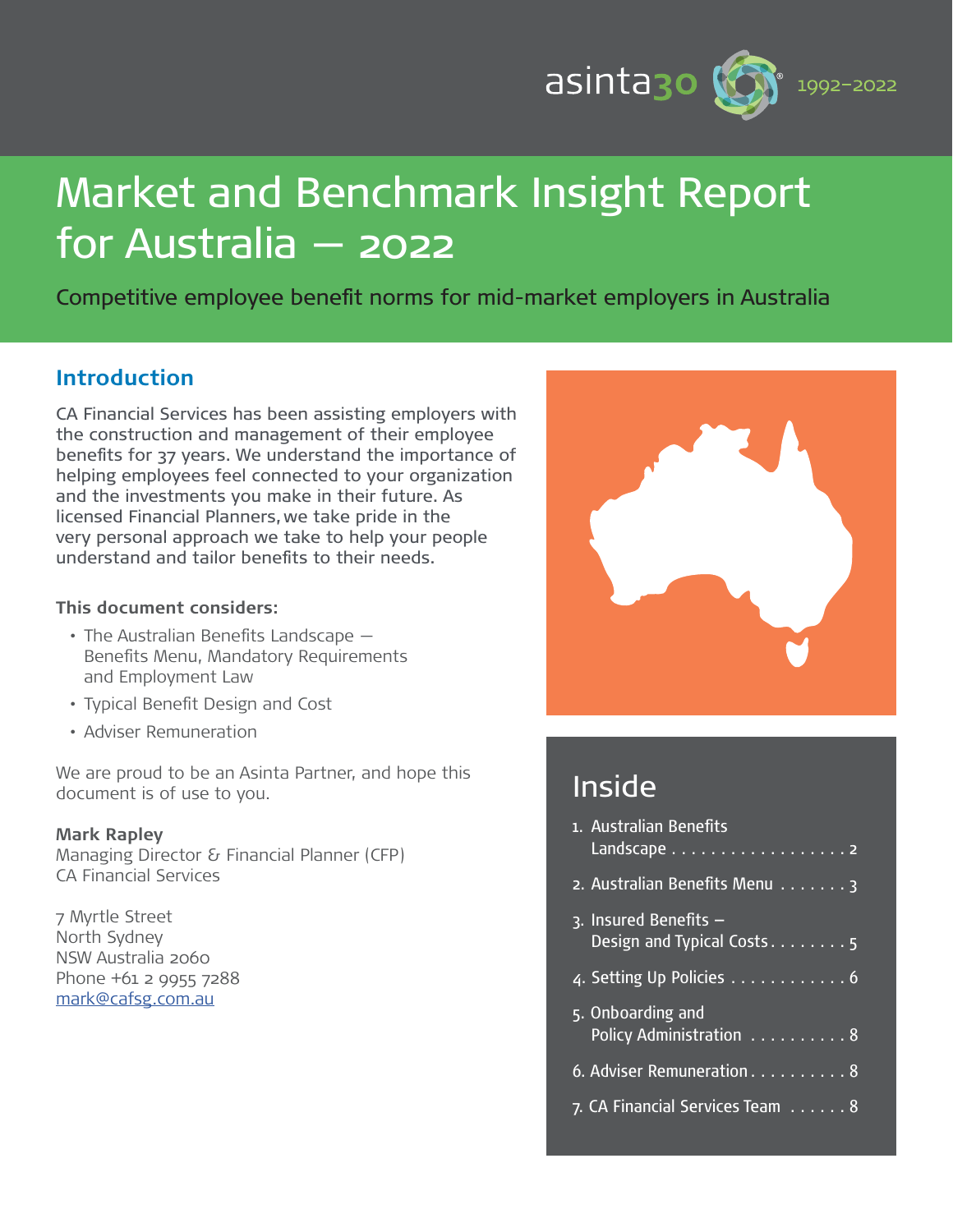### **1. Australian Benefits Landscape**

Employee benefits are important in Australia because they help recruit and retain talent, show the business cares for its people, and help demonstrate the employer's brand. They vary substantially, based on five key dynamics:

- Sector Private or Public
- Industry Type
- Salary Level
- **Location**
- Competition for talent

### **1.1 Public Sector Employees**

Workers in the public sector are often members of trade unions and have a very generous range of employee benefits that typically include:

- Defined Benefit Pension Plans
- Life Assurance (typically through a Superannuation plan)
- Group Salary Continuance (GSC) via the Superannuation plan or direct insurer
- Sick Pay typically accumulating sick leave entitlements

If you are dealing with employees who are transferring from the public sector, we suggest the employee speak with one of our Financial Planners to work through the various considerations.

### **1.2 Industry Type**

Benefits vary widely according to industry type. For example, we see generous benefits in the financial services, high-tech, and professional services sector. However, in the retail and hospitality sectors, benefits are far lower. We can provide sector specific benchmarking and advise on appropriate benefit design.

### **1.3 Salary Levels**

Salary levels will impact benefit provisions. In lower paid industries, you may find only senior managers provided with supplemental employee benefits. However, if you have employees with substantial salaries or sophisticated share purchase/option plans, they may have additional tax and planning consequences as well as limitations applied to pension contributions.

### **1.4 Location**

The location of employees can influence benefit provision and salaries. Costs will be higher in remote locations, especially where logistics play a major role. Mining is a good example of this.

### **1.4 Competition for Talent**

Where there is a shortage of talent within a certain sector, job role or within Australia more broadly (sometimes due to global isolation), there may be a greater need to provide robust employee benefits.





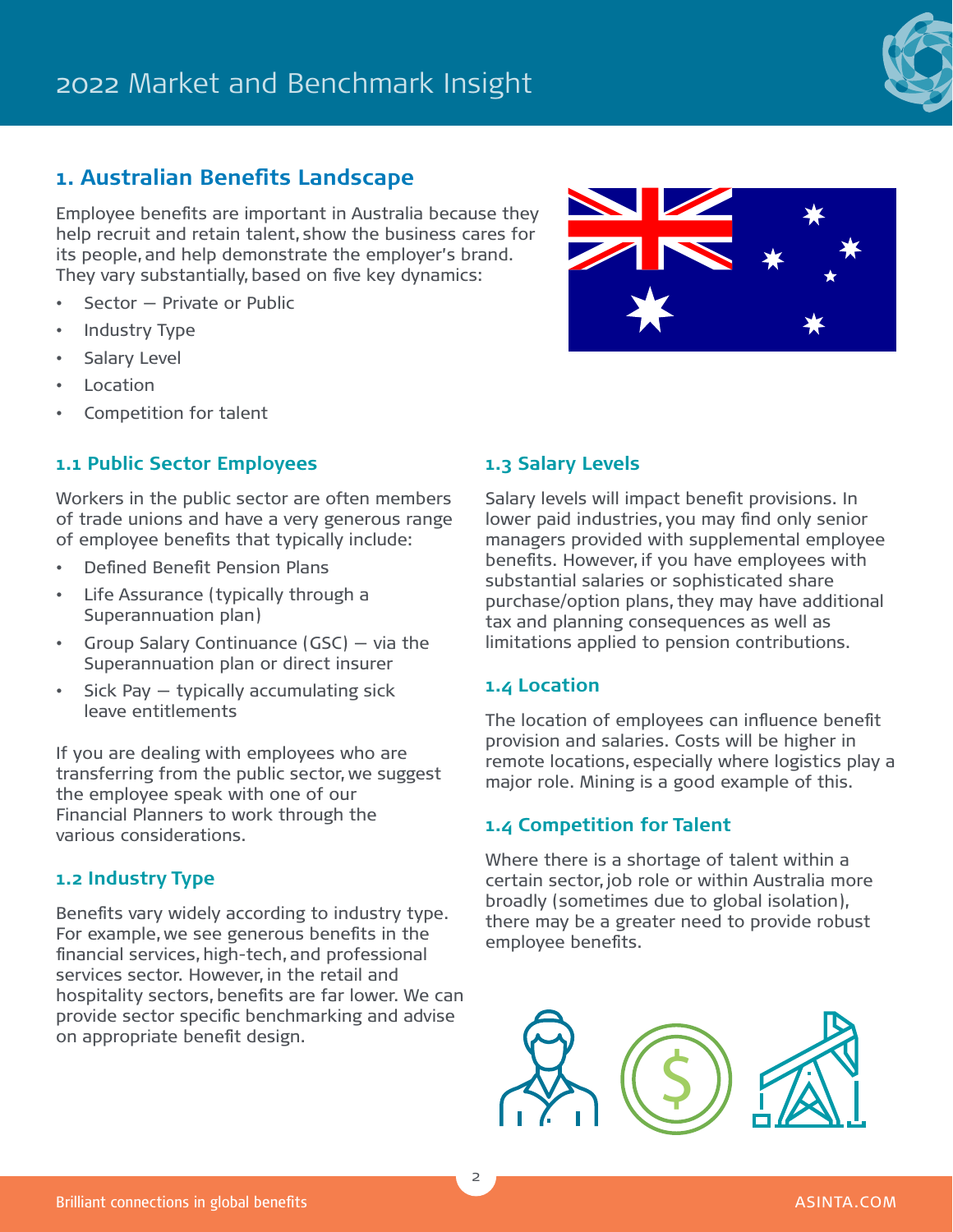

# **2. Australia Benefits Menu**

The ranges of benefits that are typically available to employees in Australia are shown in this table.

# **2.1 Mandatory Benefits**

| <b>Benefit</b>                             | <b>Comments</b>                                                                                                                                                                                                                                                                                                                                                                     |  |  |  |  |
|--------------------------------------------|-------------------------------------------------------------------------------------------------------------------------------------------------------------------------------------------------------------------------------------------------------------------------------------------------------------------------------------------------------------------------------------|--|--|--|--|
| Superannuation<br>(Pension)                | This is a mandatory benefit in Australia subject to legislative requirements. Employers must follow the<br>'Choice of Fund' legislation or auto enroll eligible employees into a complying superannuation scheme.                                                                                                                                                                   |  |  |  |  |
|                                            | The legislated minimum is currently 10% up to a maximum quarterly salary of \$58,920 (i.e., contribution<br>of \$23,568 p.a.). Employees can then elect to salary sacrifice pre-tax dollars into the fund (up to<br>yearly limits).                                                                                                                                                 |  |  |  |  |
|                                            | The numbers shown above are minimum requirements. Most employers base their contribution strategy<br>on industry norms and benchmarking data, which can vary from sector to sector.                                                                                                                                                                                                 |  |  |  |  |
|                                            | When designing your Australian superannuation scheme, great care needs to be taken in three areas:                                                                                                                                                                                                                                                                                  |  |  |  |  |
|                                            | Contributions - how do they benchmark in your sector?<br>$\bullet$                                                                                                                                                                                                                                                                                                                  |  |  |  |  |
|                                            | Supplier - selecting the best supplier based on service and costs is important. This will largely<br>$\bullet$<br>depend on member numbers.                                                                                                                                                                                                                                         |  |  |  |  |
|                                            | Insurance included - default employer plans have a basic minimum of life and disability lump sum<br>$\bullet$<br>cover, but larger employers typically look towards higher levels of cover. This provides the benefit of<br>scale such as auto cover and cheaper premiums.                                                                                                          |  |  |  |  |
| <b>Holiday Pay</b>                         | Mandatory - All full- and part-time employees are legally entitled to 20 paid holidays per year. This<br>does not apply to casual employees however who are more typically paid by the hour or on flexible work<br>contracts. This is in addition to the public holidays. It is now more and more common for employers to<br>allow staff to 'buy' or 'salary sacrifice' extra days. |  |  |  |  |
| <b>Long Service Leave</b>                  | Reasonable and unique to Australia, there is a legislated 8.67 weeks of paid leave in addition to the<br>annual leave payable on the completion of 10 years' service. This entitlement starts to accrue from five<br>years and many businesses will have this registered as a 'liability' in their balance sheet.                                                                   |  |  |  |  |
| <b>Maternity /</b><br><b>Paternity Pay</b> | Although there are no legislated paid parental leave requirements for the employer, today companies<br>offer paid parental leave. There is, however, a government parental leave payment (for those eligible),<br>which can be paid through the employer. Full rules can be found at: humanservices.gov.au                                                                          |  |  |  |  |
| <b>Sick Pay</b>                            | There are no official Statutory Sick Pay benefits - however, most employers voluntarily offer between<br>five and ten days per year. This is sometimes inclusive or exclusive of the typical bereavement leave<br>(commonly up to five days).                                                                                                                                       |  |  |  |  |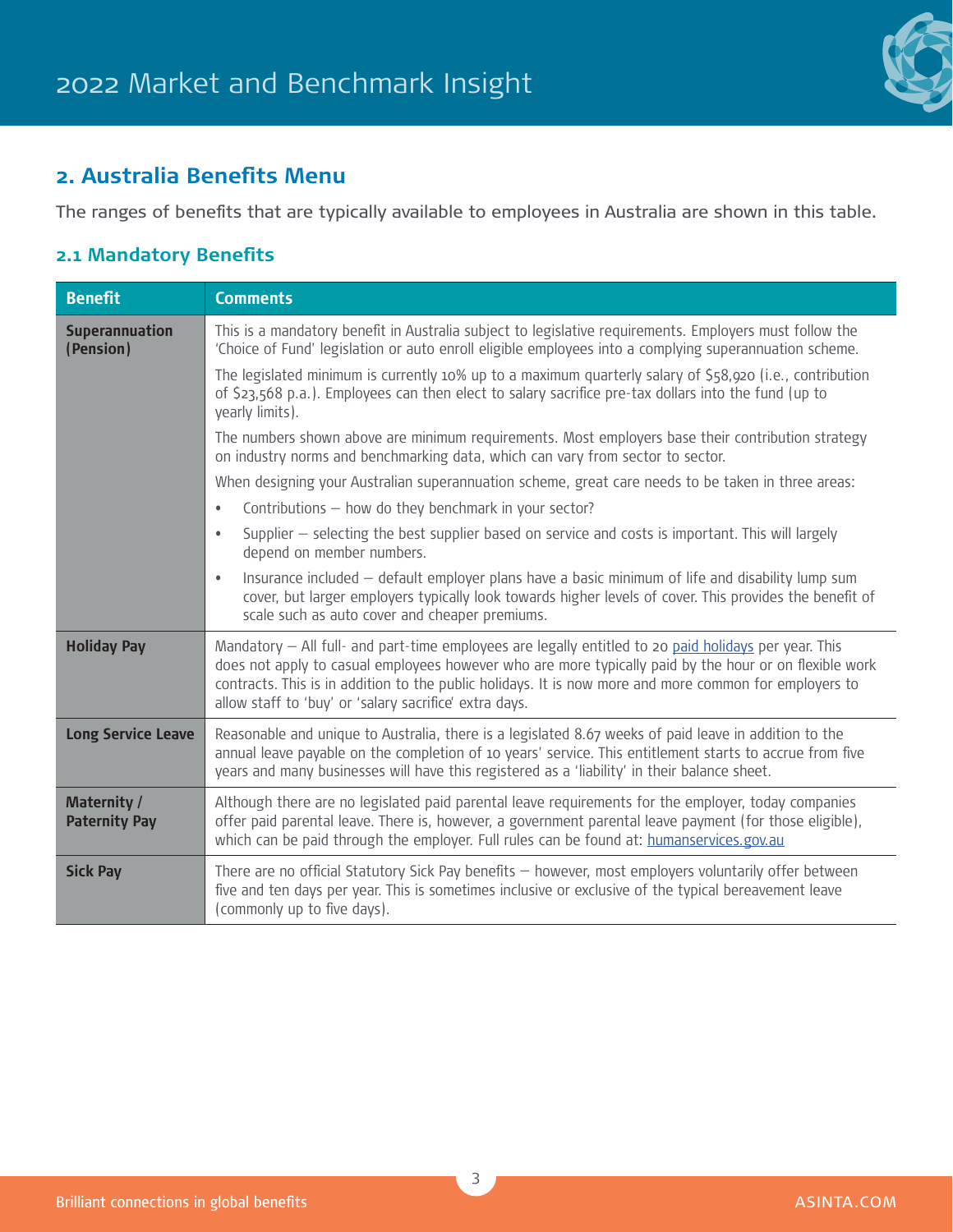

### **2.2 Wider Benefit Provision**

In addition to the mandatory benefits previously shown, employers will often provide a range of benefits to help recruit and retain employees. The most common benefits are shown below:

| <b>Benefit</b>                           | <b>Comments</b>                                                                                                                                                                                                                                                                                                                                                                                                                                             |
|------------------------------------------|-------------------------------------------------------------------------------------------------------------------------------------------------------------------------------------------------------------------------------------------------------------------------------------------------------------------------------------------------------------------------------------------------------------------------------------------------------------|
| <b>Company Cars</b>                      | Small numbers of employees are provided with company financed cars and/or fuel, or a car allowance.<br>Salary packaging through a 'Novated Lease' is reasonably common amongst professional services, IT, or<br>industries where salary levels are typically higher.                                                                                                                                                                                        |
| <b>Childcare places</b><br>and subsidies | An increasing number of large, professional services companies are looking to offer childcare<br>placements and or daycare facilities.                                                                                                                                                                                                                                                                                                                      |
| <b>Voluntary Benefits</b>                | Larger employers often provide employees with a range of 'voluntary benefits'<br>which are often provided at discounted prices through the employer or a third party<br>benefits provider.                                                                                                                                                                                                                                                                  |
| <b>Flexible Benefits</b>                 | It is increasingly popular to provide flexible benefits where employees select benefits from a menu.<br>CA Financial Services can help build and manage the right mix of benefits to offer your employees<br>depending on demographics, age, location, etc.                                                                                                                                                                                                 |
| <b>Share Save Plans</b>                  | Share save plans are common with employers who want to encourage staff participation in company<br>shared ownership. This benefit has seen major tax reform in recent years and requires the expertise<br>of contractual law and accounting professionals. CA Financial Services has a solid history in helping<br>businesses manage this with employees to effectively eliminate the administrative burden and possible<br>financial impact of such plans. |
| <b>Gymnasiums</b>                        | Very large employers at times provide 'gym on site' facilities whereas smaller employers may offer gym<br>subsidies or access to a gym with lower corporate rates.                                                                                                                                                                                                                                                                                          |
| <b>Workplace Canteens</b>                | Canteens are common with larger employers who have high time expectations from their employees or<br>are in remote locations.                                                                                                                                                                                                                                                                                                                               |

When providing any benefit in Australia, it is important to understand and comply with 'Fair Work Australia Act' legislation. This includes significant measures for treating all staff equally irrespective of gender and/or disability. A greater number of employers are now looking to go beyond these minimum standards when it comes to diversity in the workplace.



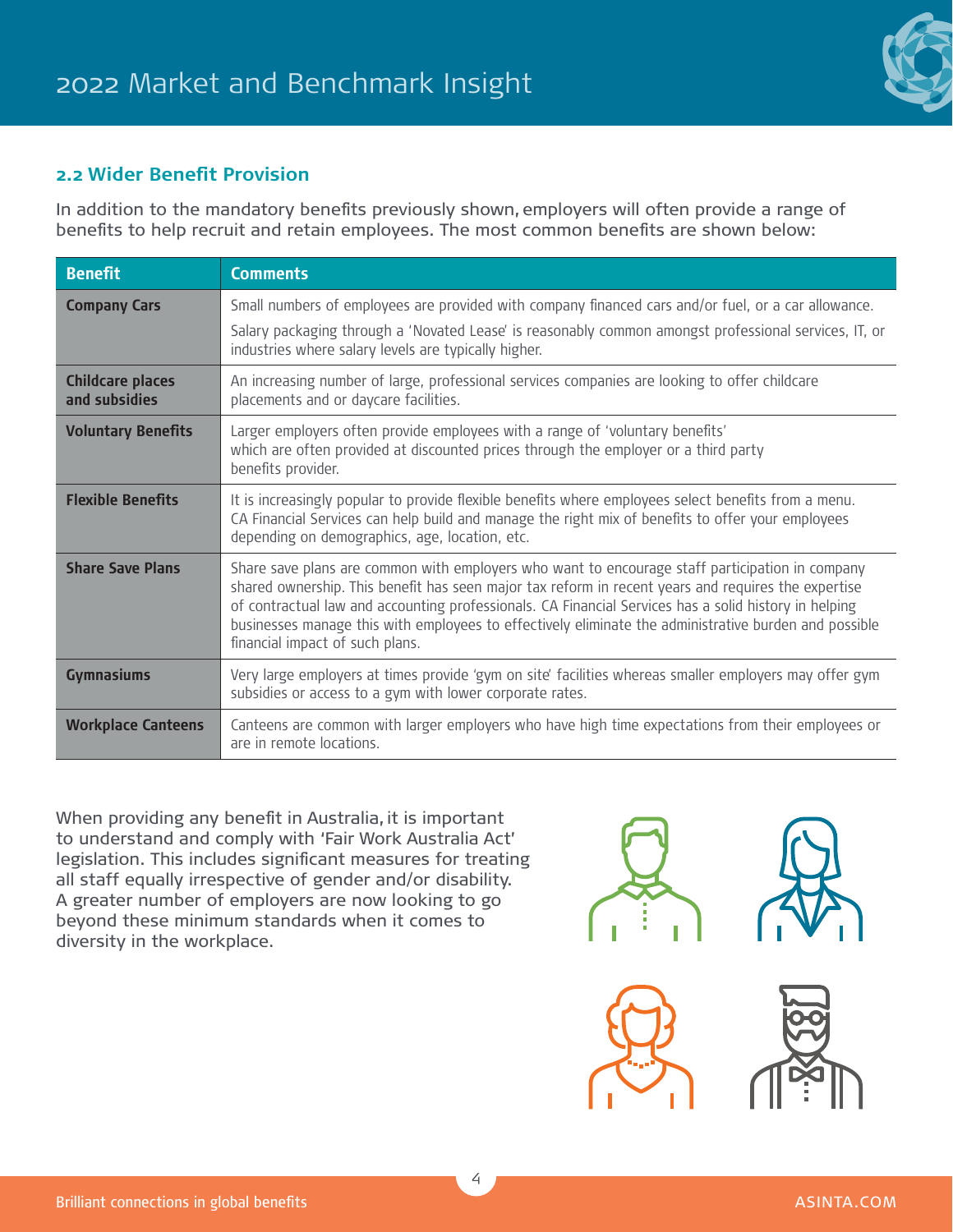# 2022 Market and Benchmark Insight



# **3. Insured Benefits — Design and Typical Costs**

These are the most popular insured employee benefits in Australia and typical levels of coverage.

| <b>Benefit</b>                                                         | <b>Comment/Cost</b>                                                                                                                                                                                                                                                                                                                                                                                                                                                                                                                                                                                                                                                                                                                                                                                                                                                                | <b>Lower</b><br><b>Quartiles</b><br><b>Approach</b>                                                                                                                                    | <b>Medium</b><br><b>Quartile</b><br><b>Approach</b>                                                                                                                                                                    | <b>Upper</b><br><b>Quartile</b><br><b>Approach</b>                                                                                                                                                                                      |
|------------------------------------------------------------------------|------------------------------------------------------------------------------------------------------------------------------------------------------------------------------------------------------------------------------------------------------------------------------------------------------------------------------------------------------------------------------------------------------------------------------------------------------------------------------------------------------------------------------------------------------------------------------------------------------------------------------------------------------------------------------------------------------------------------------------------------------------------------------------------------------------------------------------------------------------------------------------|----------------------------------------------------------------------------------------------------------------------------------------------------------------------------------------|------------------------------------------------------------------------------------------------------------------------------------------------------------------------------------------------------------------------|-----------------------------------------------------------------------------------------------------------------------------------------------------------------------------------------------------------------------------------------|
| <b>Group</b><br><b>Superannuation</b><br>Plan<br>(Retirement)          | It is a requirement to have a Default Group<br>Superannuation plan in place for those who do<br>not have their own personal fund, i.e., Visa holders<br>or graduates.<br>Larger employers will spend some time (usually with<br>an advisor) selecting the appropriate provider and<br>using economies of scale to obtain better fees, lower<br>insurance premiums, and additional features. age,<br>income levels, and industry will play a role.<br>There is not typically a cost to the company unless<br>providing contributions above the standard 10%.                                                                                                                                                                                                                                                                                                                        | Industry<br>standard<br>default fund<br>with minimum<br>insurance levels.<br>Most Australian<br>employees<br>with us use<br>'Choice of Fund'<br>legislation to<br>select their<br>own. | Industry<br>standard default<br>fund with<br>medium quartile<br>insurance levels<br>and some<br>features.<br>Most Australian<br>employees<br>with us use<br>'Choice of Fund'<br>legislation to<br>select their<br>own. | Tendered,<br>market leading<br>Super Fund with<br>high levels of<br>flexible insurance<br>and diverse<br>investment<br>options. These<br>funds will come<br>with education,<br>basic advice<br>and a variety of<br>features.            |
| Life and<br><b>Disability Lump</b><br><b>Sum Insurance</b>             | This is the most common non-mandatory benefit<br>in Australia with minimum levels within a Default<br>Group Superannuation plan. It is also easy to obtain<br>and administer.<br>Premiums are typically around 0.5% to 0.8% of salary<br>and vary according to ages, occupations, locations<br>and size of employer. The minimum number of insured<br>lives is 25, however CA Financial has the capacity to<br>assist with plans at lower staff levels.                                                                                                                                                                                                                                                                                                                                                                                                                            | 10% of salary<br>x years to 65<br>(this creates<br>a bell curve<br>insurance model<br>typically).                                                                                      | 3x basic salary<br>Most common<br>benefit<br>level with<br>professional and<br>IT sector and<br>an approach<br>often taken<br>by US owned<br>companies.                                                                | 4x basic salary<br>Although<br>not common,<br>UK based<br>businesses<br>or those with<br>smaller talent<br>pools will go to<br>this level.                                                                                              |
| <b>Group Salary</b><br><b>Continuance</b><br>(Long Term<br>Disability) | This is often provided to selected professions and<br>higher-grade employees.<br>It is typically based on 75% of salary plus 10% of the<br>superannuation benefit.<br>Waiting periods are typically 90 days although<br>occasionally a 30 day waiting period is used. The<br>benefit period goes to age 65. It is becoming more<br>common for business to go with a 2 or 5 year benefit<br>period as premiums have climbed in recent years.<br>Premium costs are typically between 0.8% and 1.2%<br>of payroll. Plan minimums are set at 20 employees,<br>however CA Financial has the capacity to assist with<br>plans at lower staff levels. Also, there has been a shift<br>towards shorter benefit periods as costs increase. For<br>example, employers are now fully paying for five years<br>salary continuance plans rather than comprehensive<br>plans that pay to age 65. | 75% of salary<br>ONLY with 90<br>day wait and a<br>2-year benefit<br>period.                                                                                                           | 75% of salary<br>plus Super<br>benefit with a<br>30, 60 or 90<br>day wait and a<br>5-year benefit<br>period.                                                                                                           | All employees<br>covered on a<br>comprehensive,<br>multiple feature<br>plan of 75%<br>salary plus 10%<br>superannuation<br>benefit with a<br>90-day wait and<br>payment to age<br>65 (sometimes<br>with full pay up<br>to the 90 days.) |

*Table continues on next page*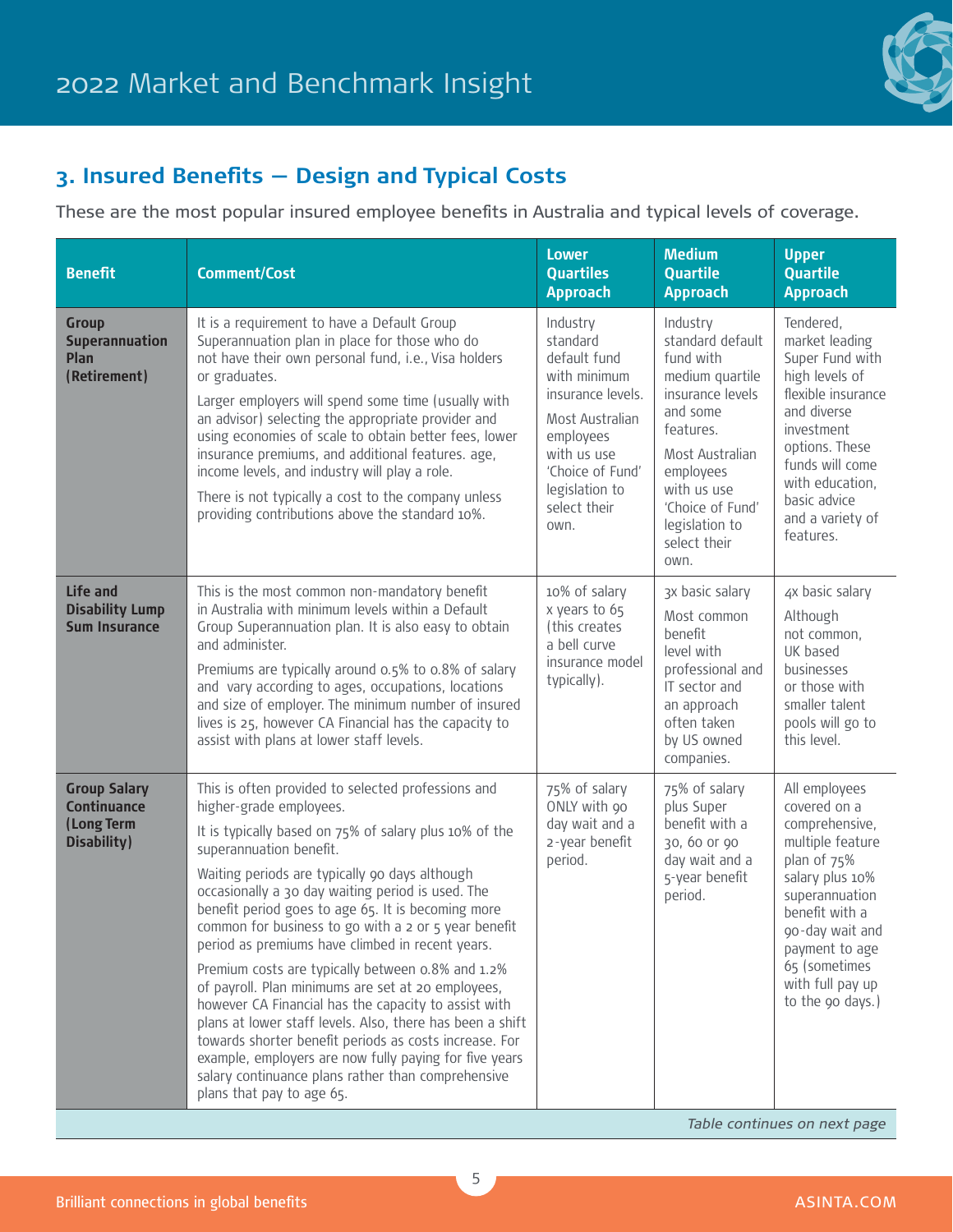

# **Insured Benefits — Design and Typical Costs continued:**

| <b>Benefit</b>                                                     | <b>Comment/cost</b>                                                                                                                                                                                                                                                                                               | <b>Lower</b><br><b>Quartiles</b><br><b>Approach</b> | <b>Medium</b><br><b>Quartile</b><br><b>Approach</b>                                                                                                                 | <b>Upper</b><br><b>Quartile</b><br><b>Approach</b>                  |
|--------------------------------------------------------------------|-------------------------------------------------------------------------------------------------------------------------------------------------------------------------------------------------------------------------------------------------------------------------------------------------------------------|-----------------------------------------------------|---------------------------------------------------------------------------------------------------------------------------------------------------------------------|---------------------------------------------------------------------|
| <b>Medical</b><br><b>Insurance</b>                                 | This is not traditionally a common employee benefit,<br>but the introduction of more tax and lower government<br>rebates has seen significant growth in this sector. Costs<br>vary based on census data and benefit design. Typical<br>annual premium ranges are:<br>Single cover from \$1,300 (basic) to \$4,000 | No cover<br>provided.                               | Dollar subsidy<br>provided for<br>the take up of<br>the company<br>group plan. The<br>employee will<br>determine the<br>level of cover<br>and features<br>selected. | All staff and<br>dependants<br>covered at<br>employer's<br>expense. |
|                                                                    | (comprehensive with extras and low deductible)                                                                                                                                                                                                                                                                    |                                                     |                                                                                                                                                                     |                                                                     |
|                                                                    | Family cover from \$2,700 (basic) to \$9,200<br>(comprehensive with extras and low deductible)                                                                                                                                                                                                                    |                                                     |                                                                                                                                                                     |                                                                     |
|                                                                    | Note: These prices are estimates and are subject<br>to change.                                                                                                                                                                                                                                                    |                                                     |                                                                                                                                                                     |                                                                     |
|                                                                    | Medical insurance is a Fringe Benefit Tax (FBT) item<br>in Australia and needs to be 'grossed up' for a true cost<br>perspective.                                                                                                                                                                                 |                                                     |                                                                                                                                                                     |                                                                     |
|                                                                    | The typical excess (deductible) is \$250-\$500 per person<br>per annum.                                                                                                                                                                                                                                           |                                                     |                                                                                                                                                                     |                                                                     |
| <b>Employee</b><br><b>Assistance</b><br><b>Programmes</b><br>(EAP) | Most larger Australian companies will provide access to<br>an EAP.                                                                                                                                                                                                                                                | Provided                                            | Provided                                                                                                                                                            | Provided                                                            |
|                                                                    | EAPs can be bought on a stand-alone basis or provided<br>as a 'pay as you use' type arrangement.                                                                                                                                                                                                                  |                                                     |                                                                                                                                                                     |                                                                     |
|                                                                    | Higher quality policies include face-to-face counseling as<br>well as a telephone helpline. Costs are typically less than<br>\$50 per employee per annum.                                                                                                                                                         |                                                     |                                                                                                                                                                     |                                                                     |

# **4. Setting Up Policies**

Employers often ask us to comment on how policies need to be set up in Australia and possible restrictions that could apply.

### **4.1 Life and Disability (TPD) Assurance**

- Life insurance and lump sum disability can be stand alone or set up with a default superannuation plan or special type of superannuation trust. Setting up the correct trust is vital for minimizing tax charges. CA Financial Services will help you choose the appropriate formula for your industry as well as the structure the cover should be held under.
- If your policy has fewer than 25 employees covered, you need to take out personal, retail insurances with full underwriting. Premiums are dependent on the individual's age, occupation and health.

6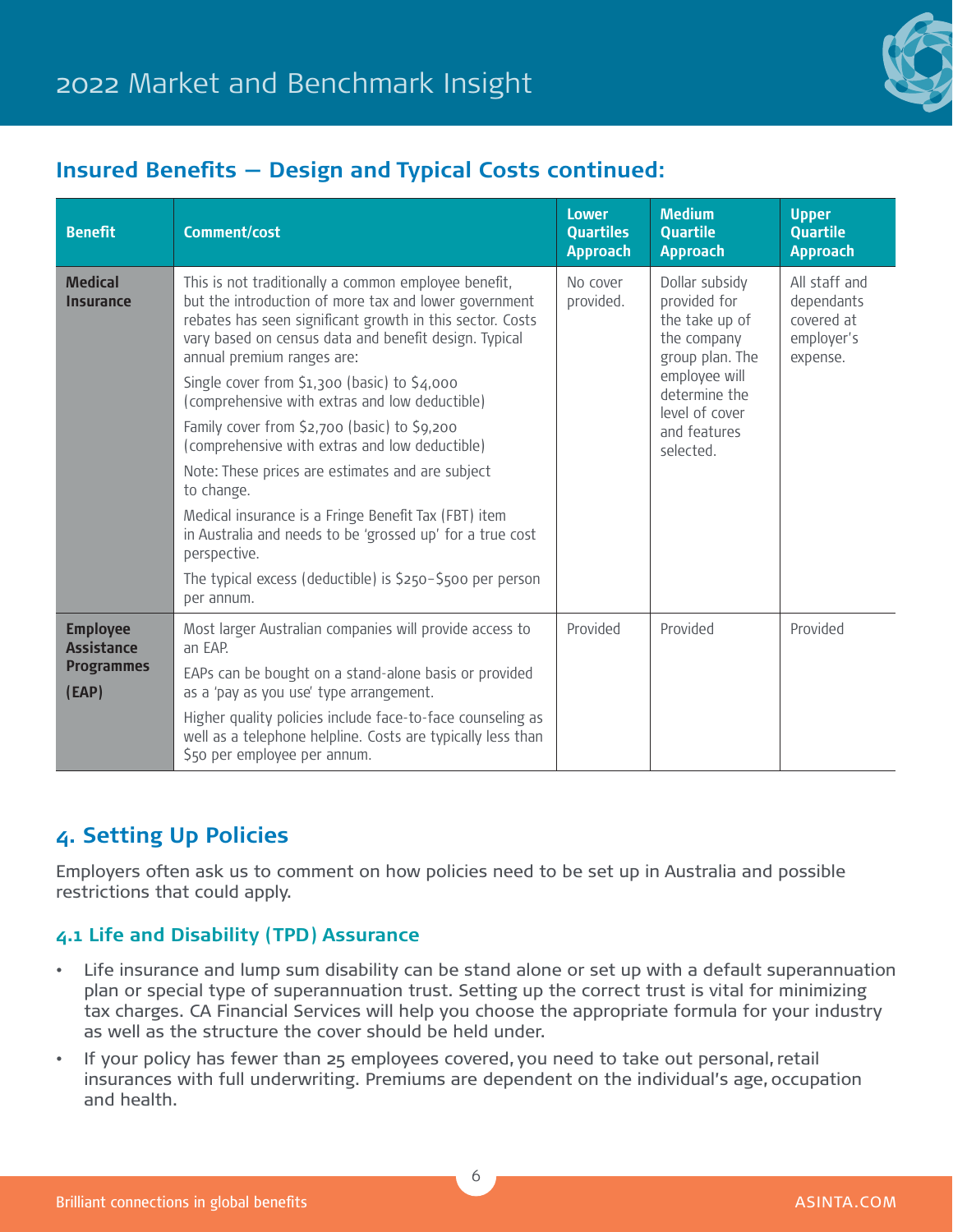

- The Auto Acceptance Level (insurance level before medical underwriting applies) depends on group size. Schemes with fewer than 40 employees may have reduced Auto Acceptance Levels.
- All insurers require information that impacts premiums such as past or current claims, employees on long term disability, and employees who are critically ill.
- Cover normally ceases at 65. However, you may be able to extend life insurance coverage (product dependent), but rates may be higher.
- Beware of global policies not set up in Australia as they can be inappropriate for Australian employees or come with additional taxes.

### **4.2 Group Salary Continuance (GSC)**

- GSC is easier to set up than Life/Disability lump sum Insurances as no Fringe Benefits Tax (FBT) applies.
- Cover will not apply to any employee not active at work when the policy commences.
- Claimants typically remain employed with the insured sum coming to the business each month and then paid normally through the payroll system. This is until the employee is no longer employed. Then the insurer will pay directly to the claimant.
- GSC requires a minimum of 15 hours of gainful employment on a full- or part-time basis.
- Typical waiting periods for group plans is 90 days. Less than this is unusual.
- GSC normally insures base salary plus superannuation, but can cover commissions and bonuses on an average 3-year basis.

### **4.3 Health Insurance**

- Standalone group plans typically require 50+ employees. However, there are some pooling products in the marketplace that allow for group insurance as low as five employees.
- There is less differentiation and price competition for plans with fewer than 100 employees.
- There are a number of considerations in terms of cover levels and government rebates. Therefore, employers need to carefully consider their various employee populations and possible variances between lower paid and higher paid employees.
- Premiums are based on factors including:
	- Claims history
	- Eligibility
	- Scheme size
	- Employee contributions (if any)
	- Locations
	- Employee age profile
- Most healthcare providers in Australia have designated wellness programs and useful tools that often run in conjunction with CA Financial's health education services.
- A Fringe Benefit Tax (FBT) applies to this benefit so consideration of payment levels and methods is usually required.